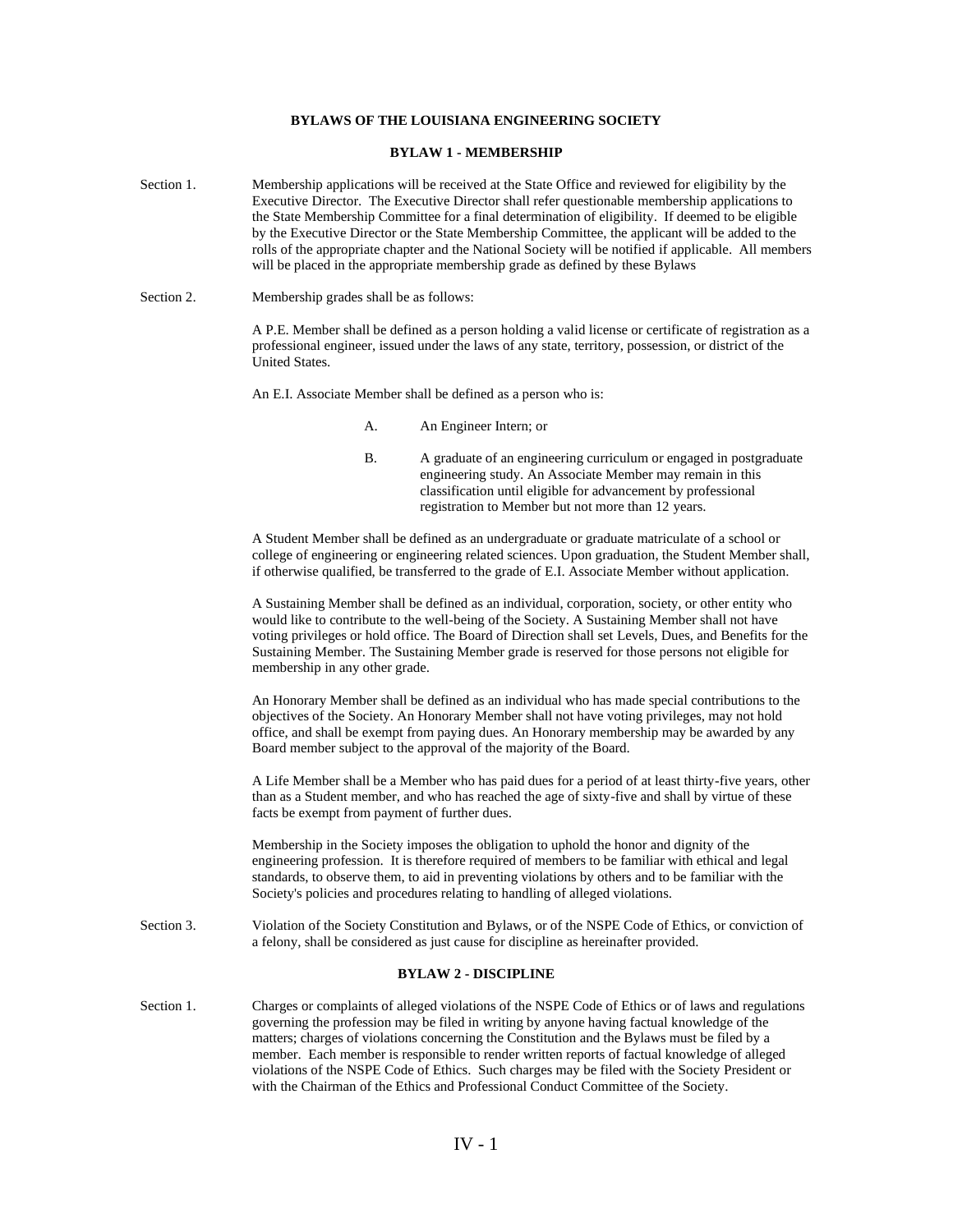| Section 2. | An initial informal investigation of alleged violations will be made by the Ethics and Professional<br>Conduct Committee of the accused member's chapter. When such informal investigations indicate<br>that a formal investigation is advisable, the Society President shall direct the Society Ethics and<br>Professional Conduct Committee to conduct a formal investigation and recommend whether or not<br>a hearing is warranted.                                                                                                                  |
|------------|----------------------------------------------------------------------------------------------------------------------------------------------------------------------------------------------------------------------------------------------------------------------------------------------------------------------------------------------------------------------------------------------------------------------------------------------------------------------------------------------------------------------------------------------------------|
| Section 3. | Hearings will be conducted by a Hearing Committee of not less than three past Society Presidents<br>appointed by the current Society President. This committee shall make recommendations to the<br>Executive Committee and the Executive Committee shall render a decision.                                                                                                                                                                                                                                                                             |
| Section 4. | The accused shall have the right to appeal the decision to the Board of Direction. The Executive<br>Committee members who initially reviewed the alleged violation shall not participate in the appeal<br>proceedings.                                                                                                                                                                                                                                                                                                                                   |
| Section 5. | A two-thirds vote of those eligible to vote of the Executive Committee, and the other eligible<br>members of the entire Board in an appeal, is required to sustain a charge or charges. Thereafter the<br>penalty shall be determined by majority vote of the entire Board.                                                                                                                                                                                                                                                                              |
| Section 6. | Disciplinary action may be taken by the Society against a member who resigns his membership<br>after charges of unethical conduct have been filed against such member, in which case, the former<br>member shall have the same rights of defense and procedure as prescribed for members. In the case<br>of resigned members, the Society may issue a notice of censure or prescribe that the Society<br>records show such member shall not be eligible for membership for a stipulated period of time or<br>indefinitely, and may publish its findings. |
| Section 7. | The person who filed charges will be notified of the final decision in writing by the Society<br>President.                                                                                                                                                                                                                                                                                                                                                                                                                                              |
| Section 8. | Any member of the Board upon whom a charge is filed shall absent himself from the executive<br>sessions of the Board and shall not participate in other votes in connection with the charge.                                                                                                                                                                                                                                                                                                                                                             |
|            | <b>BYLAW 3 - CHAPTERS</b>                                                                                                                                                                                                                                                                                                                                                                                                                                                                                                                                |
| Section 1. | A chapter may organize within the provisions of the Constitution and the Bylaws of the Society and<br>may, upon application, receive a charter from the Society and then be known as a chapter of the<br>Society.                                                                                                                                                                                                                                                                                                                                        |
| Section 2. | A charter may be issued upon approval of an application by the Board and shall be signed by the<br>President and the Secretary-Treasurer of the Society.                                                                                                                                                                                                                                                                                                                                                                                                 |
| Section 3. | In advance of the Society's Annual Meeting, each chapter shall elect officers and directors as<br>required. The secretary of each chapter shall send a report of such election results to the Secretary-<br>Treasurer of the Society by May 15th of each year.                                                                                                                                                                                                                                                                                           |
| Section 4. | The State shall be divided into local chapters as follows:                                                                                                                                                                                                                                                                                                                                                                                                                                                                                               |
|            | The Alexandria Chapter<br>The Baton Rouge Chapter<br>The Bayou Chapter<br>The Lafayette Chapter<br>The Lake Charles Chapter<br>The Monroe Chapter<br>The New Orleans Chapter<br>The Shreveport Chapter                                                                                                                                                                                                                                                                                                                                                   |
| Section 5. | The boundaries of the chapters shall be determined by the Board and may be changed at any time<br>by the Board, provided that prior notice is given to the chapter or chapters involved and an<br>opportunity is accorded them to respond to such proposed changes.                                                                                                                                                                                                                                                                                      |
| Section 6. | Chapter officers shall hold office until the Society's officers and other Board members are installed<br>at the Annual Meeting, regardless of when said chapter officers are elected and installed by their<br>chapter members.                                                                                                                                                                                                                                                                                                                          |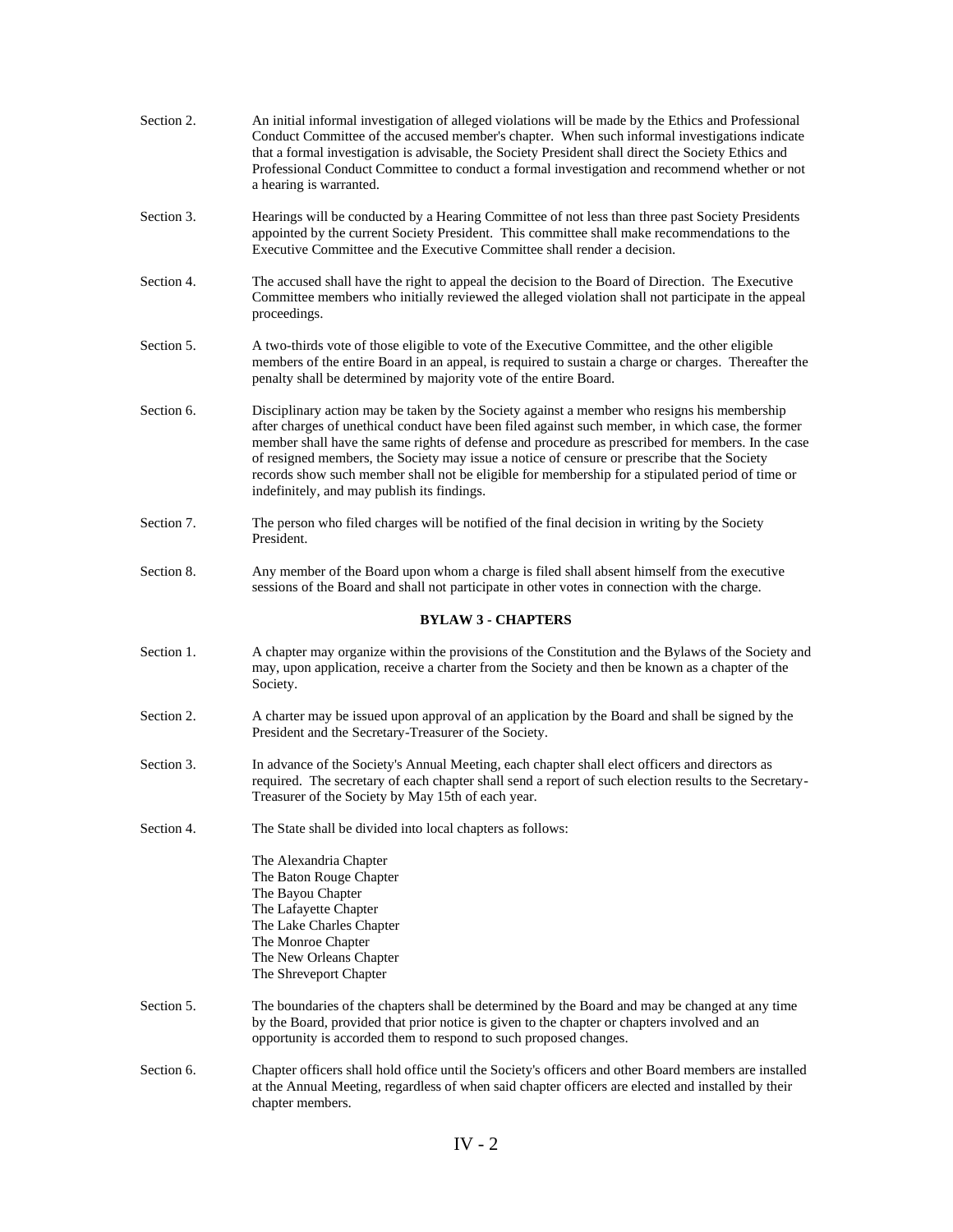| Section 7.               | Members of all grades whose address of record with the Society lies within the boundaries of an<br>established chapter shall be assigned and shall be deemed to belong to that chapter. The mailing<br>address designated by the member, except an APO or other temporary mailing address, shall be<br>considered as the address of record unless the member instructs otherwise. A member who does<br>not subscribe to the Bylaws of the chapter and who does not pay prescribed chapter dues, if any,<br>shall have no part in the government thereof.                                                                                                                                               |                    |
|--------------------------|--------------------------------------------------------------------------------------------------------------------------------------------------------------------------------------------------------------------------------------------------------------------------------------------------------------------------------------------------------------------------------------------------------------------------------------------------------------------------------------------------------------------------------------------------------------------------------------------------------------------------------------------------------------------------------------------------------|--------------------|
| Section 8.               | The Board shall annually assign, from the funds of the Society, to each established chapter, a sum<br>not to exceed \$5.00 for each P.E. Member and EI Members 30 years of age or older; \$3.00 for each<br>E.I. Associate Member under 30 years of age. There are no rebates made for Sustaining, Honorary,<br>Student Chapter or Life Members.                                                                                                                                                                                                                                                                                                                                                       |                    |
| Section 9.               | The Board may authorize and issue charters for student chapters at ABET approved engineering<br>colleges or institutes of technology. Rules and regulations for the organization and operation of<br>student chapters shall be determined by the Board Each student chapter shall have a faculty<br>advisor who shall whenever possible be a Member of the Society. The student chapter advisor<br>shall be appointed by the Society, through the local chapter concerned, on the recommendation of<br>the dean of the college or school involved. Each student chapter shall have a liaison officer from<br>the sponsoring chapter. The liaison officer shall be appointed by the sponsoring chapter. |                    |
|                          | Each student chapter shall submit an Annual Report prepared by its officers. The report shall cover<br>the highlights of its activities during the Administrative year, and shall be submitted to the LES<br>state office no later than 6 weeks before the end of the Administrative year.                                                                                                                                                                                                                                                                                                                                                                                                             |                    |
| Section 10.              | Each Chapter shall submit to the Board a quarterly report on Chapter activities. An annual financial<br>report shall be submitted to Board by the end of the Society's fiscal year in the format required by<br>the Board.                                                                                                                                                                                                                                                                                                                                                                                                                                                                             |                    |
|                          | <b>BYLAW 4 - AFFILIATED GROUPS</b>                                                                                                                                                                                                                                                                                                                                                                                                                                                                                                                                                                                                                                                                     |                    |
| Section 1.               | Chapter auxiliaries may be established with approval of the Board and the chapter membership.<br>The purpose of the auxiliaries shall be to assist in promoting the best interests of the professional<br>engineer and the Society. The auxiliaries shall be responsible to the Board and the chapter<br>membership for its policies including ratification of bylaws.                                                                                                                                                                                                                                                                                                                                 |                    |
|                          | <b>BYLAW 5 - FISCAL AND ADMINISTRATIVE YEARS</b>                                                                                                                                                                                                                                                                                                                                                                                                                                                                                                                                                                                                                                                       |                    |
| Section 1.               | The fiscal year of the Society shall be from July 1 through June 30, beginning in 2000.                                                                                                                                                                                                                                                                                                                                                                                                                                                                                                                                                                                                                |                    |
| Section 2.               | The administrative year of the Society shall be from July 1 through June 30.                                                                                                                                                                                                                                                                                                                                                                                                                                                                                                                                                                                                                           |                    |
|                          | <b>BYLAW 6 - DUES</b>                                                                                                                                                                                                                                                                                                                                                                                                                                                                                                                                                                                                                                                                                  |                    |
| Section 1.<br>Section 2. | Dues become due and payable on the date(s) set by the Board<br>The unified dues for membership in the Society shall be as follows:<br>P.E. Member                                                                                                                                                                                                                                                                                                                                                                                                                                                                                                                                                      | \$101.00           |
|                          | E.I. Associate Member (30 years of age or older)                                                                                                                                                                                                                                                                                                                                                                                                                                                                                                                                                                                                                                                       | \$101.00           |
|                          | E.I. Associate Member (Under 30 years of age)<br><b>Student Member</b>                                                                                                                                                                                                                                                                                                                                                                                                                                                                                                                                                                                                                                 | \$65.00<br>\$ 0.00 |
|                          | <b>Sustaining Member</b>                                                                                                                                                                                                                                                                                                                                                                                                                                                                                                                                                                                                                                                                               |                    |
|                          | Individual                                                                                                                                                                                                                                                                                                                                                                                                                                                                                                                                                                                                                                                                                             | \$65.00            |
|                          | Corporation, Society, Group                                                                                                                                                                                                                                                                                                                                                                                                                                                                                                                                                                                                                                                                            | \$280.00           |
|                          | Dues include a year's subscription to the Louisiana Engineer and Surveyor Journal.                                                                                                                                                                                                                                                                                                                                                                                                                                                                                                                                                                                                                     |                    |
|                          | Current Student Members, upon graduation, will have their first year LES dues for their upgrade to<br>E.I. Associate Member equal to the Student Member Dues.                                                                                                                                                                                                                                                                                                                                                                                                                                                                                                                                          |                    |
| Section 3.               | Statements for annual dues shall be mailed or emailed to each member before the member's<br>renewal date of each year                                                                                                                                                                                                                                                                                                                                                                                                                                                                                                                                                                                  |                    |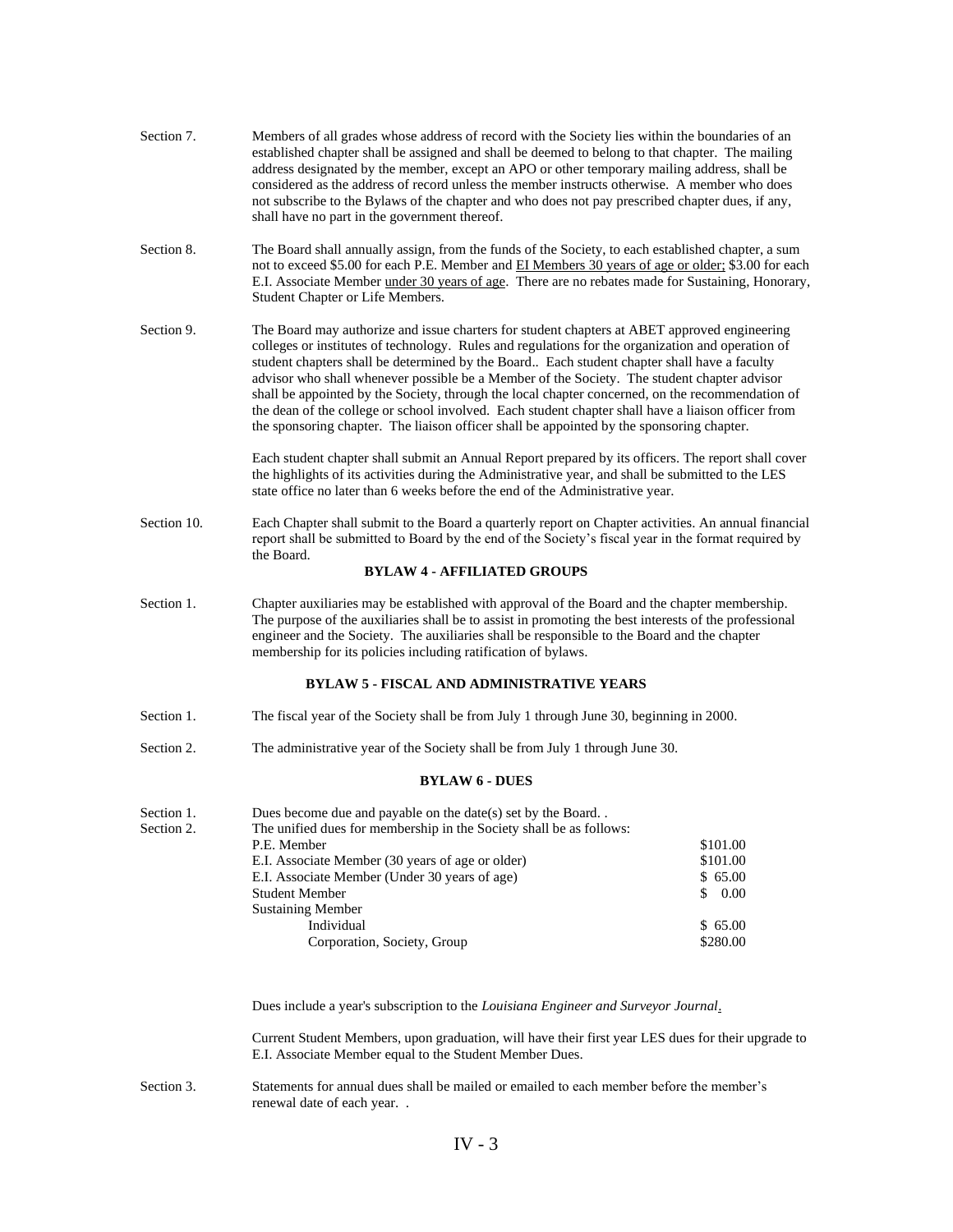| Section 4. | If the dues of any member remain unpaid on due date, said member shall be listed as "delinquent".<br>If the dues of any member remain unpaid three months after due date, said member will be dropped<br>from the rolls of the Society. The request of such person for re-admission must be accompanied by<br>dues for the Society.                                                                                                           |
|------------|-----------------------------------------------------------------------------------------------------------------------------------------------------------------------------------------------------------------------------------------------------------------------------------------------------------------------------------------------------------------------------------------------------------------------------------------------|
| Section 5. | A member shall become eligible for Life Membership with waiver or reduction of dues after<br>meeting the requirements set forth in Section 2 of the Bylaws.                                                                                                                                                                                                                                                                                   |
| Section 6. | A member may apply in writing to the Board for a waiver of one half dues after 5 years of<br>continuous membership and full dues after 10 years of membership, because of disability of a total<br>and permanent nature.                                                                                                                                                                                                                      |
| Section 7. | Upon receipt of a bachelor's degree in engineering, Student Members shall advance without filing<br>an application to the next higher membership grade for which qualified, except that graduate<br>students may retain Student Membership by written request to the Society.                                                                                                                                                                 |
|            | <b>BYLAW 7 - BOARD OF DIRECTION</b>                                                                                                                                                                                                                                                                                                                                                                                                           |
| Section 1. | The Board of Direction shall govern the direction and have general supervision of all matters<br>pertaining to the Society. It shall adopt and monitor a budget and cause the accounts of the Secretary-<br>Treasurer to be reviewed or audited not less than once a year.                                                                                                                                                                    |
| Section 2. | The Board shall provide for and superintend the publication and distribution of all proceedings or<br>transactions of the Society and shall have authority to appoint an editor and publish an official<br>periodical for the Society.                                                                                                                                                                                                        |
| Section 3. | The Board shall be empowered to invest and reinvest such funds as may be available for the creation<br>of a reserve fund. A three-fourths vote of the Board members in attendance at a duly called meeting<br>shall be required to authorize expenditures from this fund for expenditures other than for investment<br>or reinvestment.                                                                                                       |
| Section 4. | State Directors shall attend chapter meetings for the purpose of inquiring into the condition of the<br>profession and to improve the communication between the chapter membership and the Society.                                                                                                                                                                                                                                           |
| Section 5. | A regular Board meeting shall be held at the time of the Annual Meeting and at least once each<br>quarter thereafter as called by the President. Special Board meetings shall be held at the call of the<br>President or at the request of a majority of the members of the entire Board.                                                                                                                                                     |
| Section 6. | A notice of each Board meeting shall be electronically sent or mailed to each Board member at least<br>10 calendar days prior to the scheduled date. An agenda and copy of each report and resolution<br>which are to be considered at such meetings shall accompany the notice of the meeting and no other<br>matters shall be considered at such meetings without the consent of the majority of the members of<br>the Board in attendance. |
|            | <b>BYLAW 8 - LETTER BALLOTS OF THE BOARD</b>                                                                                                                                                                                                                                                                                                                                                                                                  |
| Section 1. | The President may at any time direct the Secretary-Treasurer to submit any question to the Board<br>members by means of a letter ballot.                                                                                                                                                                                                                                                                                                      |
| Section 2. | Upon direction of the majority of the members of the Board present at any meeting, where less than<br>all members of the Board are present, the Secretary-Treasurer shall submit any question to all<br>members of the Board by means of a letter ballot.                                                                                                                                                                                     |
| Section 3. | In the event of any meeting at which less than all members of the Board are present and the majority<br>vote on any question constitutes less than a majority of the entire Board, any member of the Board<br>may direct the Secretary-Treasurer to submit the question to all members of the Board by means of<br>a letter ballot.                                                                                                           |
| Section 4. | A majority of all votes received within 15 calendar days of the mailing of the ballots shall decide the<br>question, provided votes are received from at least two-thirds of the entire Board. If an insufficient<br>number of ballots are received, the question shall be placed on the agenda of the next Board meeting.                                                                                                                    |

# IV - 4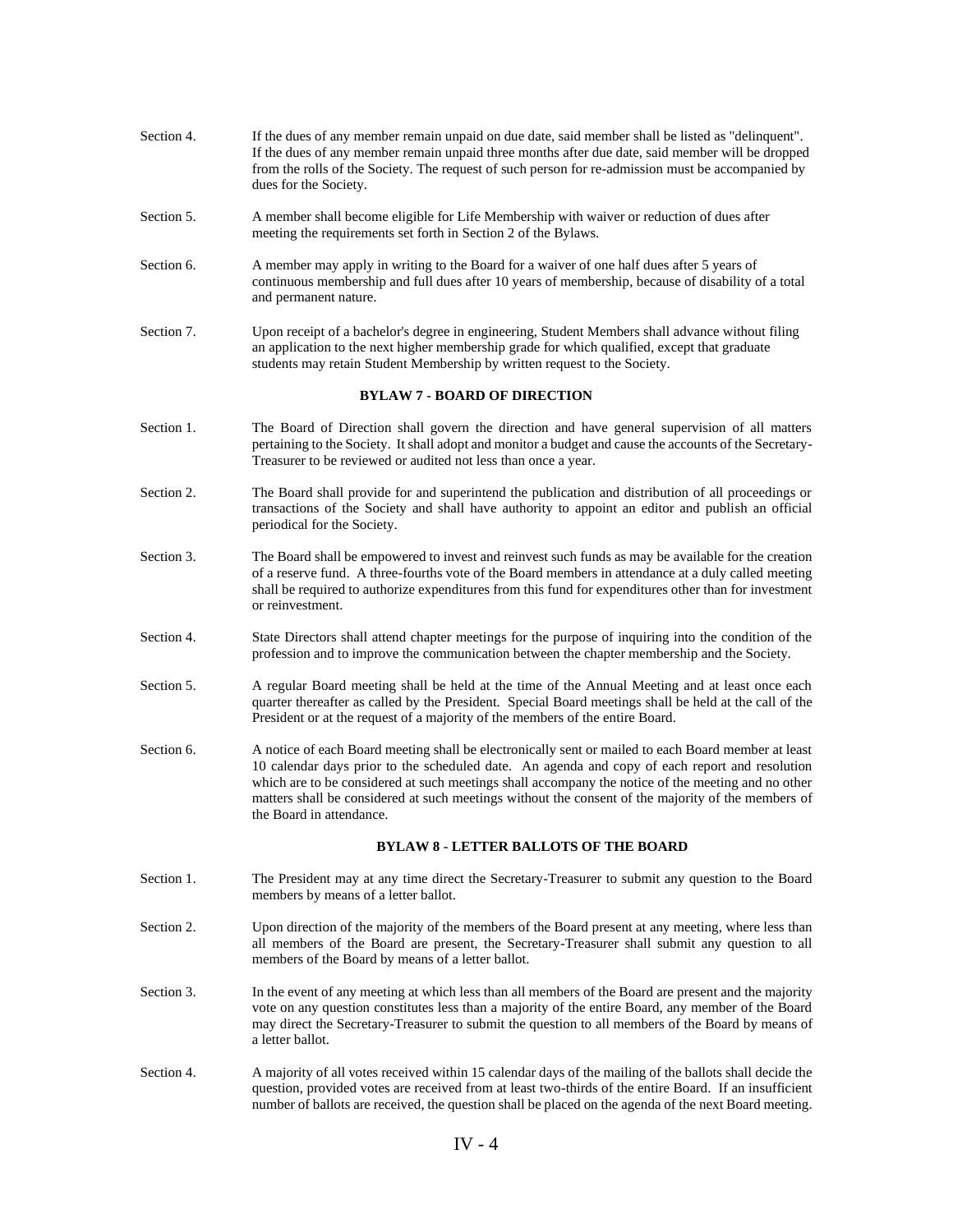| Section 5. | The Secretary-Treasurer shall record as a part of the minutes of the appropriate meeting the data<br>concerning each letter ballot, including the dates of the mailing and the return of the ballots, and the<br>names and vote of all members voting. The Secretary-Treasurer shall notify all members of the<br>Board of the results within three weeks of the date of the original action.                                                                                                                                                                                                                                                |
|------------|----------------------------------------------------------------------------------------------------------------------------------------------------------------------------------------------------------------------------------------------------------------------------------------------------------------------------------------------------------------------------------------------------------------------------------------------------------------------------------------------------------------------------------------------------------------------------------------------------------------------------------------------|
|            | <b>BYLAW 9 - EXECUTIVE COMMITTEE</b>                                                                                                                                                                                                                                                                                                                                                                                                                                                                                                                                                                                                         |
| Section 1. | As provided in the Constitution, the Executive Committee shall conduct the business of the Society<br>between Board meetings.                                                                                                                                                                                                                                                                                                                                                                                                                                                                                                                |
| Section 2. | The Executive Committee shall meet at the discretion of the President or at the request of two<br>members of the Executive Committee.                                                                                                                                                                                                                                                                                                                                                                                                                                                                                                        |
|            | <b>BYLAW 10 - ELECTIONS</b>                                                                                                                                                                                                                                                                                                                                                                                                                                                                                                                                                                                                                  |
| Section 1. | The Society Nominating Committee shall canvas each chapter for suggested nominees for all state<br>elected offices by directing a written request, either electronically sent or mailed out to each chapter<br>president on or before January 1.                                                                                                                                                                                                                                                                                                                                                                                             |
| Section 2. | Any ballot to be counted must be returned as follows: the ballot will be marked or left unmarked in<br>accordance with the instructions accompanying it and returned to the state office by the closing date.<br>Ballots that are delivered directly to the Society State Office in Baton Rouge will be counted. Ballots<br>that have postage due or that do not arrive by the closing date, shall not be counted.                                                                                                                                                                                                                           |
|            | The Executive committee shall designate the method by which ballots are distributed to the voting<br>members of the Society. A biographical sketch of each candidate shall be included with the ballot.                                                                                                                                                                                                                                                                                                                                                                                                                                      |
| Section 3. | All valid unopened ballots shall be delivered to the Tellers Committee, which shall tally the ballots<br>and report the number of votes cast for each nominee to the Secretary-Treasurer on or before May<br>10. The Secretary-Treasurer shall transmit such information to the officers, officers-elect and<br>chapters on or before May 15 and publish same in the next issue of the <i>Louisiana Engineer and</i><br>Surveyor Journal.                                                                                                                                                                                                    |
| Section 4. | The nominee for each state office receiving the greatest number of votes cast for such office shall be<br>declared elected.                                                                                                                                                                                                                                                                                                                                                                                                                                                                                                                  |
| Section 5. | The elected state officers shall be known by the title of the office to which elected with the suffix<br>"elect" until they assume the duties of their respective offices.                                                                                                                                                                                                                                                                                                                                                                                                                                                                   |
| Section 6. | Each chapter shall elect chapter officers. The procedures for nomination and election to these<br>positions shall be as contained in the individual chapter bylaws. The election of chapter officers shall<br>be completed on or before May 10 of each year. The names of those elected should be conveyed in<br>writing to the Society's Secretary-Treasurer no later than May 15 of each year.                                                                                                                                                                                                                                             |
| Section 7. | Each practice division shall elect a Chairman, a Chairman-Elect and a Secretary- Treasurer. The<br>procedures for nomination and election to these positions shall be as contained in the individual<br>practice division bylaws. The election of practice division officers shall be completed on or before<br>the beginning of the administrative year. A list of these officers shall be conveyed in writing to the<br>Society's Secretary-Treasurer. The practice division officers shall assume their duties on the first day<br>of the administrative year and shall hold office until their respective successors assume such duties. |
|            | <b>BYLAW 11 - OFFICERS</b>                                                                                                                                                                                                                                                                                                                                                                                                                                                                                                                                                                                                                   |
| Section 1. | President -- The President shall be a member of NSPE and LES and shall preside at all meetings of<br>the Executive Committee, the Society, and the Board of Direction; shall be an ex-officio member of<br>all committees; shall appoint chairmen of all standing committees; and shall provide general direction<br>of the business of the Society. The President shall deliver a state of the Society address at the Annual<br>Meeting.                                                                                                                                                                                                    |
| Section 2. | President-Elect (First Vice-President) -- The President-Elect shall be a member of NSPE and LES<br>and shall act as president in the president's absence, and shall undertake assignments at the request                                                                                                                                                                                                                                                                                                                                                                                                                                     |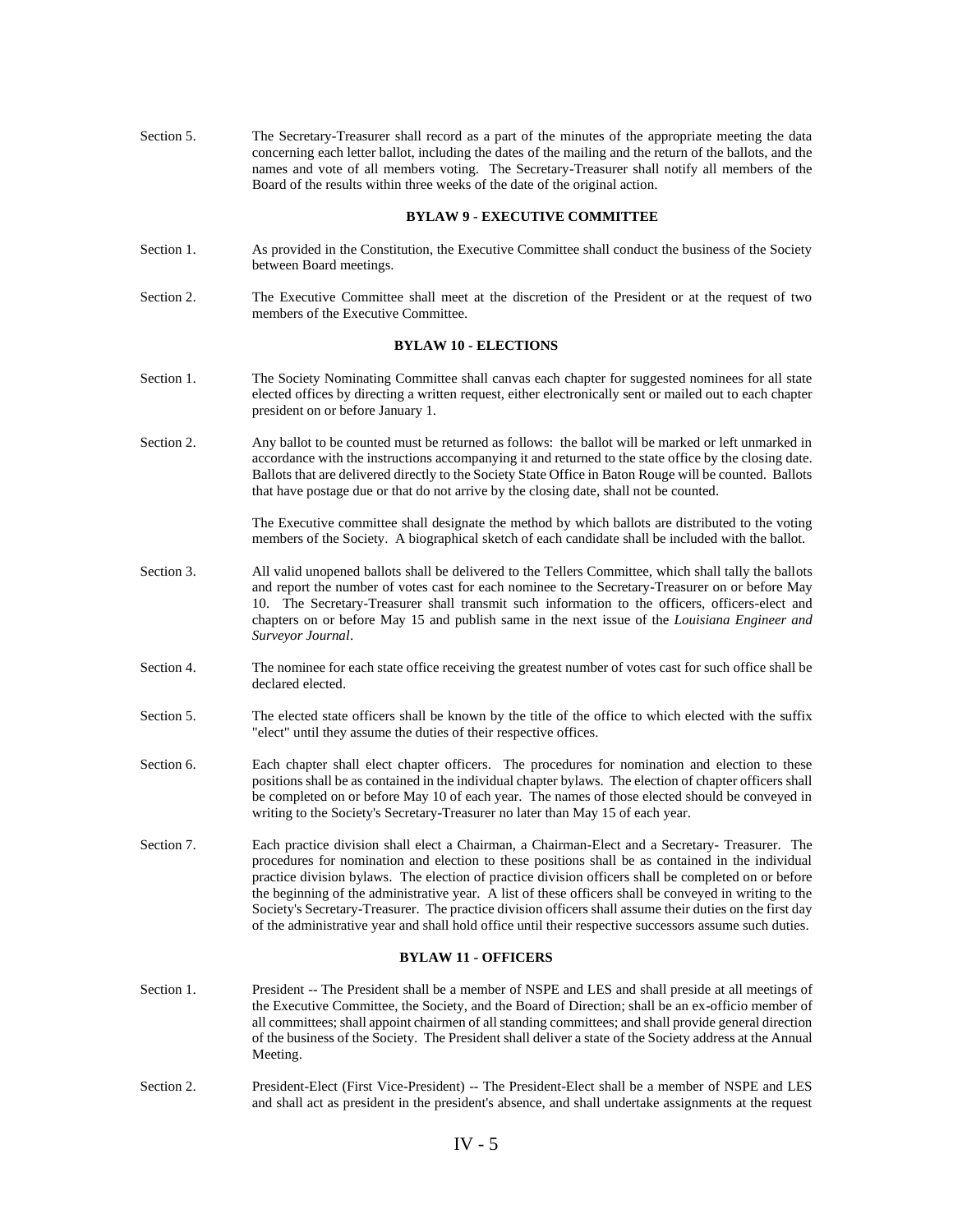of the president, the Executive Committee, or the Board. The principal activity of the President-Elect shall be an examination of the Society, and the development of plans for the following year. The President-Elect shall appoint vice chairmen of all standing committees.

- Section 3. Second Vice-President -- In the absence of, or in the case of the inability of the President and President-Elect, it shall be the duty of the Second Vice-President, in order of precedence, to perform all the duties of the president.
- Section 4. Secretary-Treasurer -- The Secretary-Treasurer shall perform such duties as are required by law or assigned by the Board. It shall be the duty of the Secretary-Treasurer to protect all money and records of accounts of the Society; make an annual report of receipts and reimbursements to the Society; and give such bond, to secure the faithful discharge of duties as may be determined by the Board. The fee for this bond shall be paid out of the treasury of the Society. At the expiration of the term of office, all records and papers belonging to the Society shall be turned over to the successor Secretary-Treasurer.
- Section 5. The NSPE Representative, shall be a member of NSPE and LES and shall represent the Society on the NSPE House of Delegates and as the representative on the Southwest Region of NSPE.
- Section 6. Executive Director -- The Executive Director shall keep an accurate record, and have custody of all official papers and records; call the meeting to order in the absence of the President, President-Elect and Second Vice-President, and call for a motion for the election of a President pro tempore; issue all calls and notices ordered by the President or the Board; submit at the Annual Meeting a written report covering the duties and activities of the position, including a statement of the membership of the Society; give such bond, to be paid out of the treasury of the Society, to secure the faithful discharge of assigned duties; receive such salary as the Board shall determine; and have such other duties and prerogatives as the Board may assign. At the expiration of service, the Executive Director shall turn over to a designated successor all books, documents and other property of the Society in the custody of the Executive Director, receiving a receipt therefore.

#### **BYLAW 12 - COMMITTEES**

Section 1. The Standing Committees of the Society are:

| <b>Engineering Education</b>        | Ethics and Professional Conduct |
|-------------------------------------|---------------------------------|
| <b>Inter-Society Relations</b>      | Legislative                     |
| Membership                          | <b>Public Relations</b>         |
| Scholarship                         | Young Engineers                 |
| Continuing Professional Development |                                 |

Section 2. Additional Committees of members appointed by the President may include:

Auxiliary Advisory Constitution and Bylaws Finance Hearing MATHCOUNTS Steering Nominating Publications Future Cities

- Section 3. The memberships of certain other committees are detailed as follows:
	- (a) The Honors and Awards Committee shall consist of the two immediate Past Presidents of the Society as Chairman and Vice-Chairman, and the immediate Past President and the current President of the Chapters as members. In the event a Chapter President, and/or immediate Chapter Past President are/is unable to represent their chapter, the vacancy may be filled by one or two of that chapter's Past Presidents.

The Committee shall review the nominations received for the various Society awards and shall select from these nominations the person to be recommended to the Board to receive each award. The awards are to be presented at a general meeting of the Society so designated by the Board.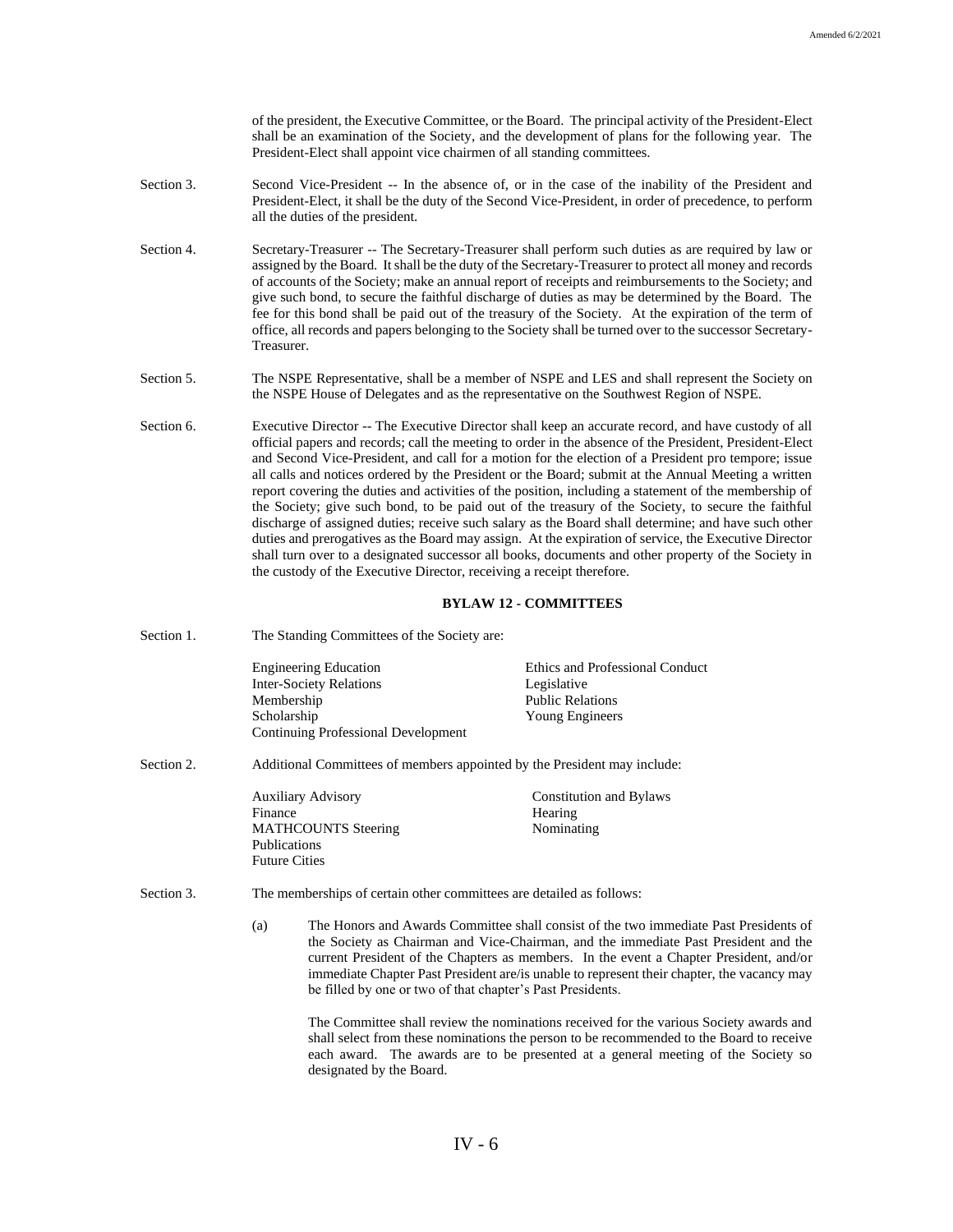- (b) The Long Range Planning Committee shall consist of four (4) at large, appointed, members in addition to the Secretary-Treasurer, Second Vice President, and First Vice President. The First Vice-President shall serve as Chairman, and the Second Vice President shall serve as the Vice-Chairman of the committee. Each at large member serves a two-year term with two members rotating off the committee each year. Two committee members will be appointed each year by the incoming President and the incoming Second Vice-President. The President and the Executive Director serve as ex-officio non-voting members. The Committee shall develop, continually monitor, and recommend long and short range goals and procedures for Board consideration.
- (c) The Tellers Committee shall be appointed to count the ballots cast for Officers and Directors and other ballots of the Society. Each Chapter President may appoint one member to serve on the Tellers Committee, and each teller shall have one vote. No member of the Tellers Committee may be a candidate on the ballot being counted nor may any teller be a member of the Board. A quorum shall consist of three tellers and they shall meet at the Society's State Office. The findings of this committee shall be reported in writing to the President.
- (d) The Liaison Committee with the Louisiana Professional Engineering and Land Surveying Board (LAPELS) shall be comprised of the Executive Committee of the Board which consists of the President as Chair, First Vice-President, Second Vice-President, Secretary-Treasurer, the immediate Past President, and the NSPE Representative. A majority of the Executive Committee shall constitute a quorum.
- Section 4. Each standing committee listed in Section 1 may have a representative from each chapter appointed by the incoming chapter president forty-five days prior to the annual meeting. The President, with the approval of the Board of Direction, may appoint members to the standing committees to fill vacancies should the chapters elect not to have active representation.

Practice divisions may appoint such committees as are necessary to carry on their activities.

- Section 5. Each standing committee shall inform the Board of its activities at least once each year, and shall submit a written report prior to the Annual Meeting.
- Section 6. The President shall appoint such other special committees as may be desirable for the conduct of the business of the Society.
- Section 7. The duties of each of the standing committees shall be prescribed by the Board and published in the Society's Orientation Handbook.
- Section 8. The duties of the other special committees appointed by the President shall be set by the President.
- Section 9. No committee shall commit the Society's resources, personnel or position without specific authorization from the Board.
- Section 10. Each committee chairman will maintain dated, chronological records of all committee activities and business conducted during the administrative year. These records will be turned over to the succeeding committee chairman who will have the discretion of discarding any material over two years old which is of no legal or historical value to the committee or the Society.
- Section 11. Each committee chairman may prepare an article detailing any plans and activities of the committee for publication in the *Louisiana Engineer and Surveyor Journal* according to the schedule outlined by the President.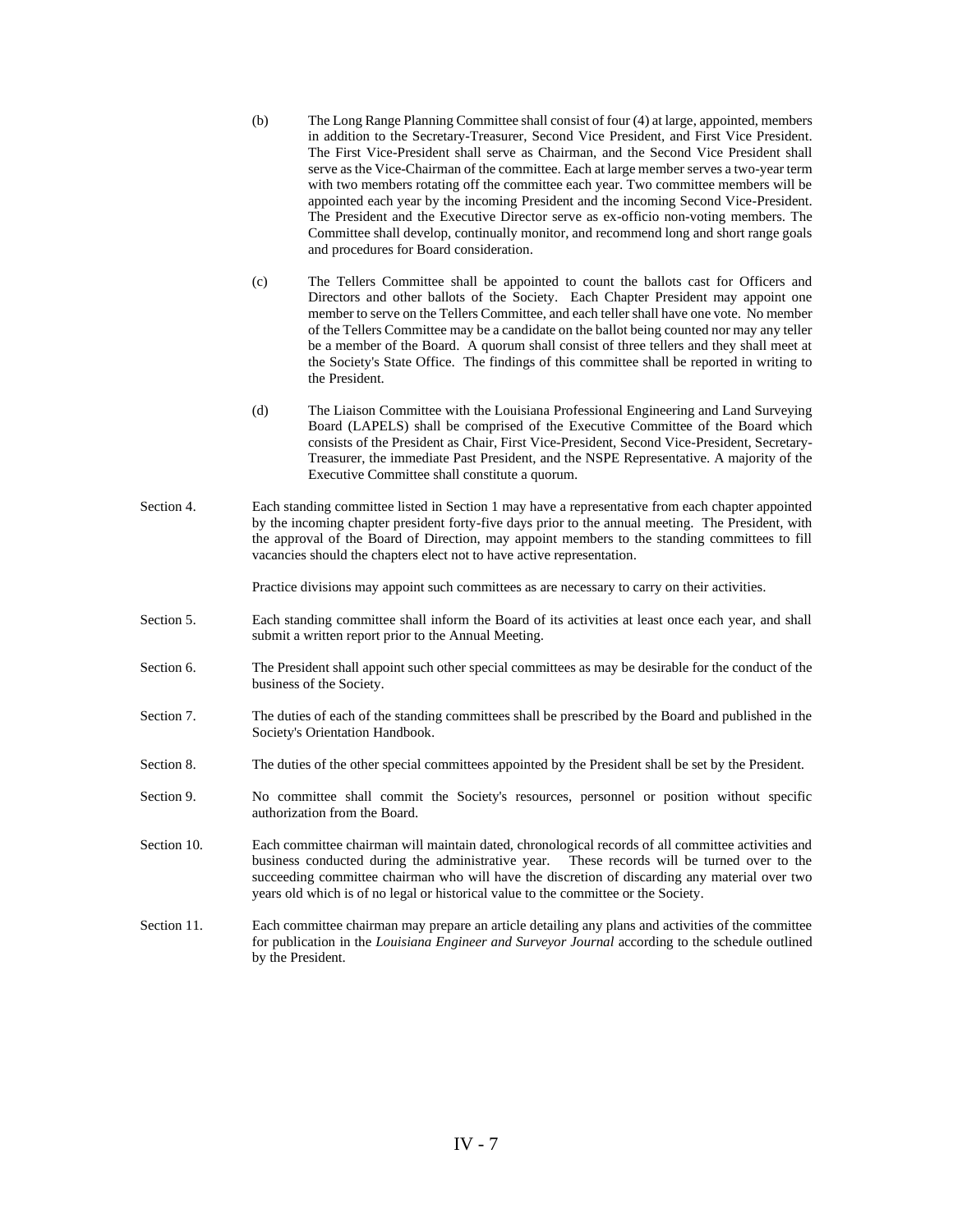## **BYLAW 13 - PRACTICE DIVISIONS**

| Section 1.  | Practice divisions, comprised of members having common professional interests, shall operate under<br>the Constitution and the Bylaws of the Society. Bylaws of the divisions and any changes thereto must<br>have the approval of the Board before becoming effective.                                                                                                                                                                                                                                                                                                                                                        |
|-------------|--------------------------------------------------------------------------------------------------------------------------------------------------------------------------------------------------------------------------------------------------------------------------------------------------------------------------------------------------------------------------------------------------------------------------------------------------------------------------------------------------------------------------------------------------------------------------------------------------------------------------------|
|             | The Board may create or dissolve a practice division after conducting a hearing on the need for such<br>action.                                                                                                                                                                                                                                                                                                                                                                                                                                                                                                                |
| Section 2.  | Practice divisions serving the membership of the society shall be as follows:                                                                                                                                                                                                                                                                                                                                                                                                                                                                                                                                                  |
|             | Professional Engineers in Construction<br>Professional Engineers in Education<br>Professional Engineers in Government<br>Professional Engineers in Industry<br>Professional Engineers in Private Practice                                                                                                                                                                                                                                                                                                                                                                                                                      |
| Section 2.1 | Each member, upon joining the Society shall select a practice division. Upon annual renewal a<br>member may change his practice division selection.                                                                                                                                                                                                                                                                                                                                                                                                                                                                            |
| Section 3.  | The practice divisions shall be constituted to provide effective forums for discussion and united<br>action on the part of members grouped according to type of professional employment.<br>The<br>improvement of professional recognition, conditions of employment, and other matters of mutual<br>welfare shall be the goal.                                                                                                                                                                                                                                                                                                |
| Section 4.  | Membership in each practice division shall be limited to members of the Society, except as<br>specifically provided for in the bylaws of the division.                                                                                                                                                                                                                                                                                                                                                                                                                                                                         |
| Section 5.  | The officers of each practice division shall include a chairman, a vice-chairman and a secretary-<br>treasurer.                                                                                                                                                                                                                                                                                                                                                                                                                                                                                                                |
| Section 6.  | Officers shall assume the duties usually performed by officers in like positions, subject to rules which<br>may be adopted by the division and approved by the Board.                                                                                                                                                                                                                                                                                                                                                                                                                                                          |
| Section 7.  | The officers shall constitute the practice division executive board.                                                                                                                                                                                                                                                                                                                                                                                                                                                                                                                                                           |
| Section 8.  | When considered necessary for promoting or forwarding its special objectives, any practice division<br>may establish a fund for that purpose, to be maintained in the treasury of the Society. Such funds<br>may be obtained through rebates and/or special purpose assessments of its own members, or by other<br>means authorized by the Board. The Secretary-Treasurer of the Society shall be the custodian of all<br>practice division funds, the expenditure of which shall be subject to the direction of the officers of<br>the division. Expenditures of division funds shall be according to the division's by-laws. |
| Section 9.  | Minutes shall be kept and filed for all meetings of practice divisions and the division executive board.<br>An annual report outlining the division's activities for the year shall be made to the Board. For those<br>divisions which choose to maintain their own financial records, they shall submit to the Board,<br>quarterly, a financial report in the format required by the Board.                                                                                                                                                                                                                                   |
| Section 10. | All actions by practice divisions shall be consistent with the policies of the Society.                                                                                                                                                                                                                                                                                                                                                                                                                                                                                                                                        |
| Section 11. | Each practice division chairman may prepare an article detailing the plans and activities of the<br>division for publication in the Louisiana Engineer and Surveyor Journal according to the schedule<br>outlined by the President.                                                                                                                                                                                                                                                                                                                                                                                            |
| Section 12. | The Board shall annually assign, from the funds of the Society, to the practice division as designated<br>by the member, a sum not to exceed \$5.00 for each P.E. Member, E.I. Associate Member. There are<br>no rebates made for Student, Honorary, or Life Members.                                                                                                                                                                                                                                                                                                                                                          |